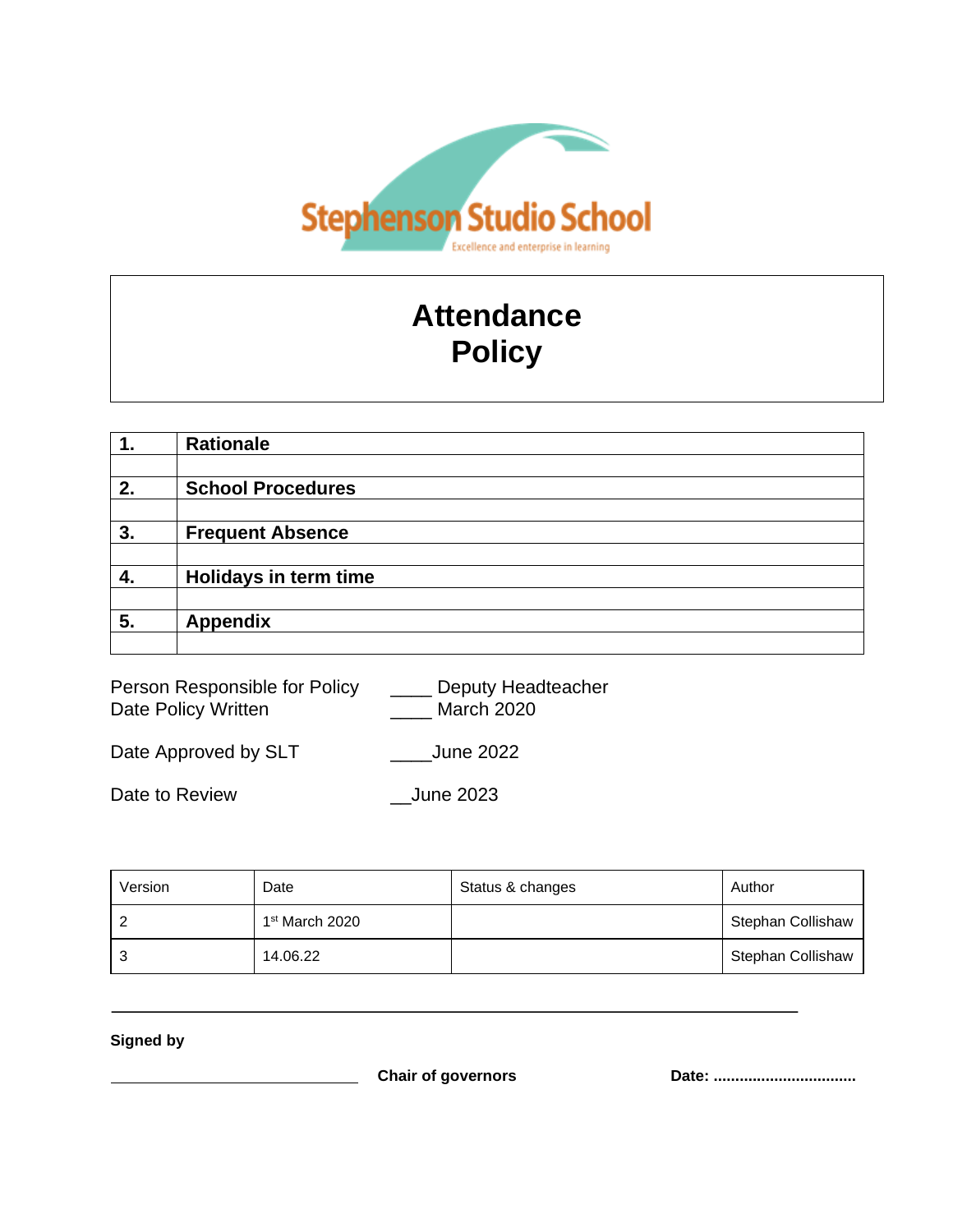#### **Rationale**

Stephenson Studio School is committed to providing a full and efficient education to all students and embraces the concept of equal opportunities for all.

- We endeavor to provide an environment where all students feel valued and welcome.
- For a child to reach their full educational achievement a high level of school attendance is essential. We will consistently work towards a goal of 100% attendance for all children. Every opportunity will be used to convey to students and their parents or careers the importance of regular and punctual attendance.
- School attendance is subject to various Education laws and this school attendance policy is written to reflect these laws and the guidance produced by the Department for Education and Skills.
- Each year the school will examine its attendance figures and set attendance/absence targets. These will reflect national targets as a minimum standard.
- The school will review its systems for improving attendance at regular intervals to ensure that it is achieving its set goals.

This policy contains within it the procedures that the school will use to meet its attendance targets.

### **School Procedures**

Any child who is absent from school at the morning or afternoon registration period must have their absence recorded as being authorised, unauthorised or as an approved educational activity [attendance out of school]. Only the headteacher or a named member of staff acting on their behalf can authorise absence. If there is no known reason for the absence at registration, then the absence must be recorded in the first instance as unauthorised.

### **Lateness**

Punctuality is of the upmost importance at Stephenson Studio School. Morning registration will take place at 8.45am at the start of the school day, students will receive a late mark if they are not in their class by this time. Registers will remain open until 9.05am, any student arriving after this time will be marked as having an unauthorised absence. Exceptional circumstances for lateness will be looked at on an individual basis.

In cases for example, where the absence at registration was for attending an early morning medical appointment, the appropriate authorized absence code will be entered.

Students arriving after the start of school but before the end of the registration period will be treated for statistical purposes, as present, but will be coded as late before registers close.

### **Informing us of absence**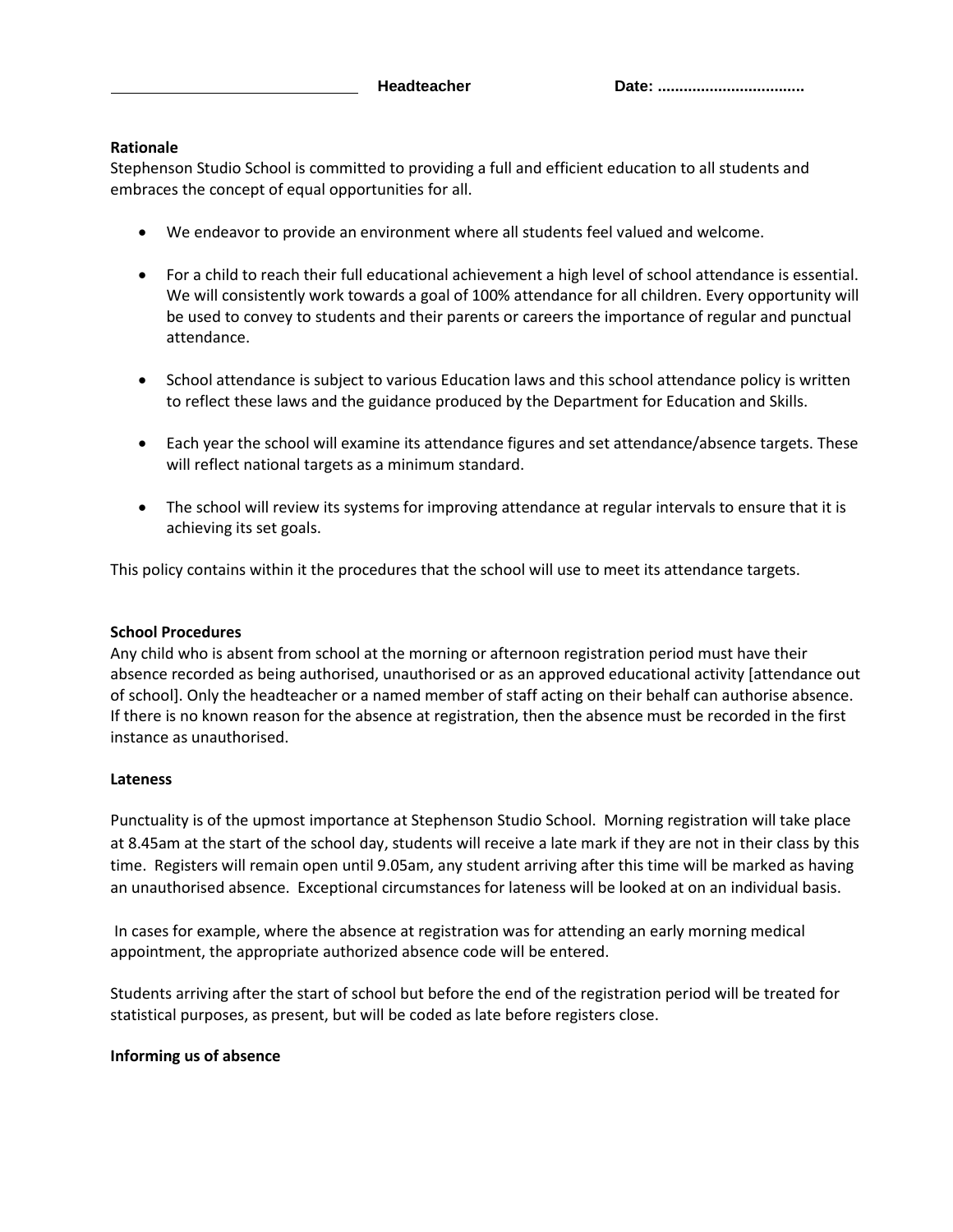We request that on each day of absence parents contact the school as early as possible to make us aware of the student absence and the reason so that we can accurately code the register.

The schools Attendance Officer will contact parents/carers by phone/text if we haven't received any contact.

Parents/carers will need to inform the school each day of the absence unless we have been made aware by medical evidence or a pre-agreed arrangement that the student will be not be in school for a set amount of time.

If we haven't received contact from parent/carer and the student is absent for 3 days we will send a letter requesting that parents contact the school with the reason for absence. After 7 days of absence if there is no contact then we will refer to the Education Welfare Officer which may result in a referral being made to the Local Authority.

### **Continuing Absence**

If there has still been no contact from parent a further letter will be sent. If there is still no contact from parents following seven days of sending the letter, the school will refer the family to the Education Welfare Officer.

# **Ten Days of Absence**

Students absent for 10 consecutive school days without explanation will be referred to Leicestershire County Council as a CME child (Children Missing Education). The school will give the Local Authority details of the action taken and the whereabouts of the student will then be investigated by them.

### **Frequent Absence**

It is the responsibility of each students Tutor to be aware of and bring attention to any emerging attendance concerns.

Stephenson Studio School aim for 96% attendance, if attendance falls below this we will contact parents to try to resolve any problems preventing regular attendance.

If there are medical reasons for poor attendance, we will refer to the School Health Advisor and will ask parents for medical evidence from the professional caring for your child. One of the reasons for this, is to enable extra support from the Local Authority or other outside agencies, all of whom will not support referrals without evidence.

Any student missing 10% of schooling is classed as persistent absentee (PA).

If the situation cannot be resolved and attendance does not improve, a referral to the Pupil Services Court Team at Leicestershire County Council will be made, which may result in a Penalty Notice or Prosecution under the Education Act 1996.

### **A Welcome Back**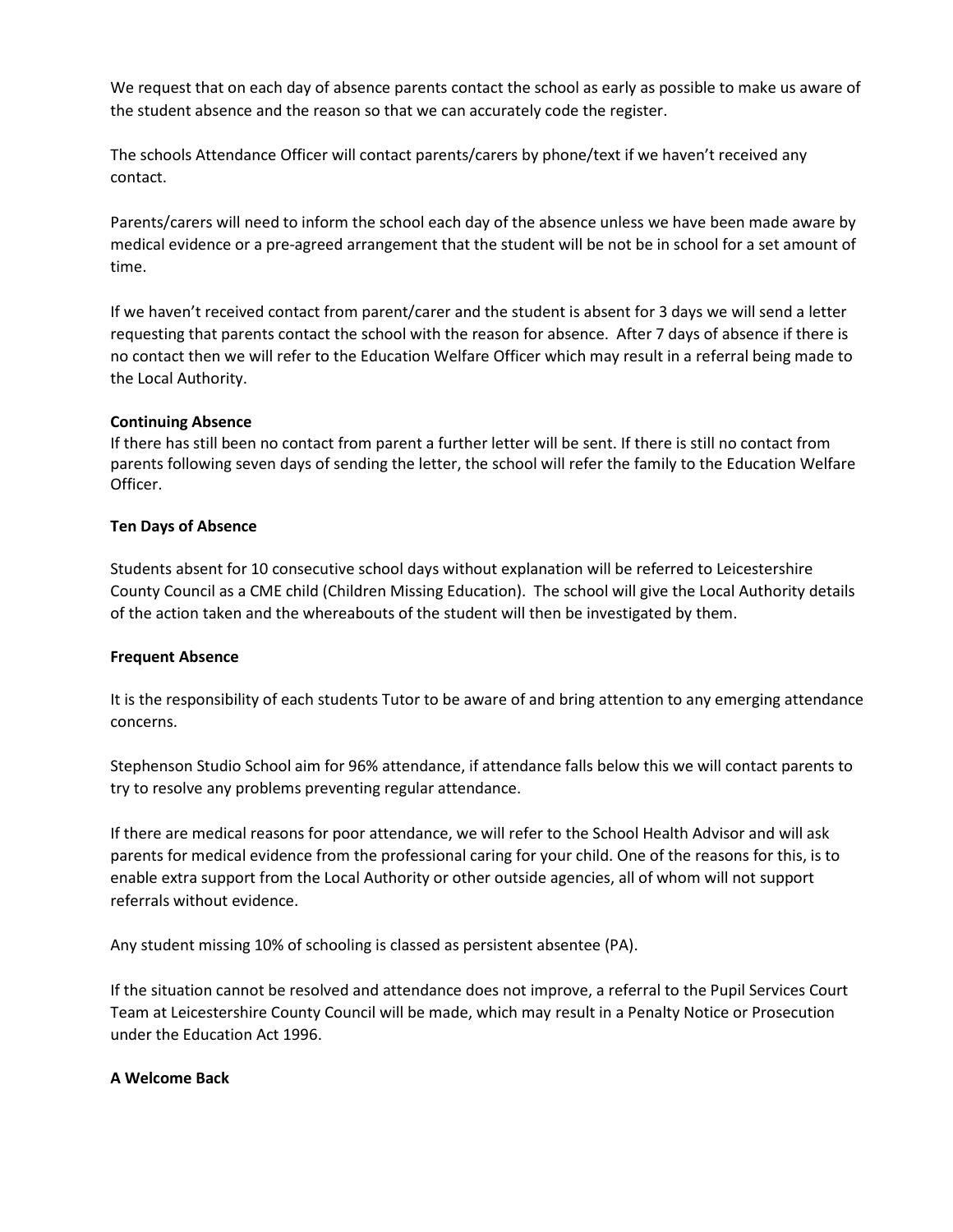It is important that on return from an absence that all students are made to feel welcome. This should include ensuring that the student is helped to catch up on missed work and brought up to date on any information that has been passed to the other students. The student's tutor will ensure this happens.

### **Promoting attendance**

The school will use opportunities as they arise to remind parents/carers, that it is their responsibility to ensure that their children receive their education.

The Home/School agreement can be used in this way.

## **Holidays in term time**

Following updated government guidance in 2013 parents have no entitlement to take students out of school for a holiday in term time.

Requests for term time holidays must be made in advance to the school's attendance officer by e-mail or letter. Each request will be reviewed individually and will only be authorised if the Headteacher considers it be for exceptional circumstances. Additional evidence may be required to support the request. Any period of leave taken without the agreement of the school, or in excess of that agreed, will be coded as unauthorised and may result in a Penalty Notice being issued to parents. The school can request a Penalty Notice be issued from the Pupil Services Court Team at Leicestershire County Council. A Penalty Notice is £60 per parent, per child, to be paid within 21 days. Failure to pay the fine(s) within this timescale would mean the fine rising to £120 to be paid within 28 days of the original fine being issued. If the fine(s) remain unpaid, parents may face legal action under section 444 of the Education Act 1996.

### **Attendance Awards**

The school will use the Behavior for Learning rewards criteria to reward students who have good or improving attendance.

### **Students missing from lessons**

The school will contact any parent whose child is missing from a lesson during a day where they have previously received a present mark, if there is no reason for the child to be missing. (i.e. the attendance officer has not been alerted to the child's absence for a pre- arranged appointment etc.) If the attendance officer is not able to contact a parent or carer the Police will be contacted.

### **Students who need to leave school during the school day**

Any student needing to leave the school during the normal day MUST report to the Attendance Officer and sign out. Students cannot be allowed off the school site without notification from parents. The school would prefer this to be in writing for pre-arranged appointments, however, in the case of illness or emergency appointments will make telephone/text contact with parents/carers to ensure there is an adult at home to take charge of the student.

### **Medical appointments**

As far as possible medical appointments should be booked outside of school hours. Where this is not possible an appointment card or letter should be provided to the school as evidence so that the appropriate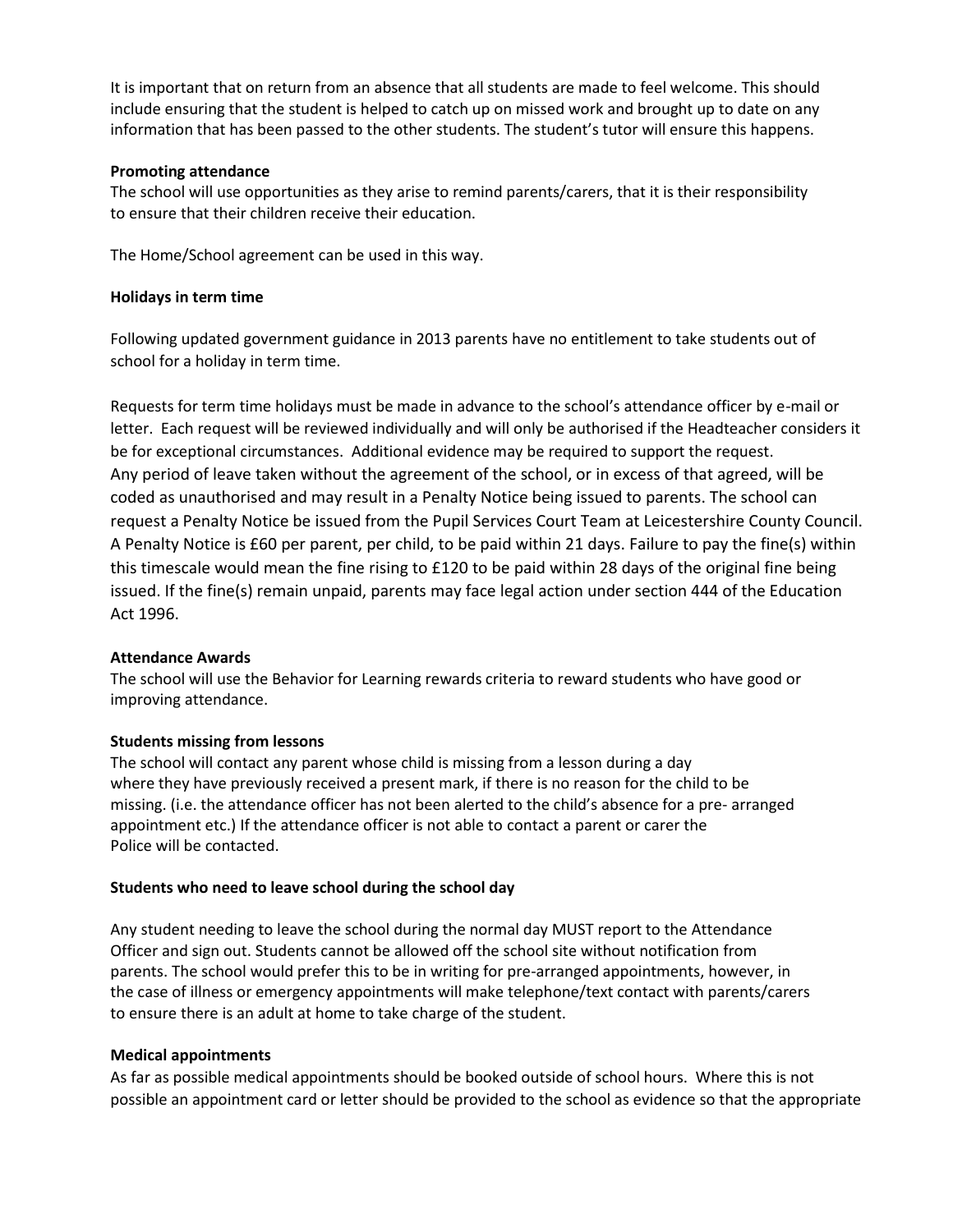medical absence mark can be used. Students should attend school before and after the appointment wherever possible.

#### **Appendix A**

#### **1 The Law**

The Education Act 1996 Part 1, Section 7 states:

The parent of every child of compulsory school age shall cause him to receive efficient full-time education suitable-

- [a] To his age, ability and aptitude and
- [b] To any special needs he may have.
	- either by regular attendance at school or otherwise.

For educational purposes the term parent is used to include those that have parental responsibility and/or those that have the day to day care of the child.

The legislation that appertains to children who are of compulsory school age and are registered at school is contained within this Act.

Part V1 Section 444 contains the details of when an offence is committed if a child fails to attend school.

Register and Admission Roll keeping.

The legal requirements are found in: The Education [Student Registration] (England) Regulations 2006

### **Categorisation of Absence**

**Any student who is on roll but not present in the school must be recorded within one of these categories**.

- 1. Unauthorised Absence
- 2. Authorised Absence
- 3. Approved Educational Activity

#### **1. Unauthorised absence**

This is for those students where no reason has been provided, or whose absence is deemed to be without valid reason.

### **2. Authorised absence**